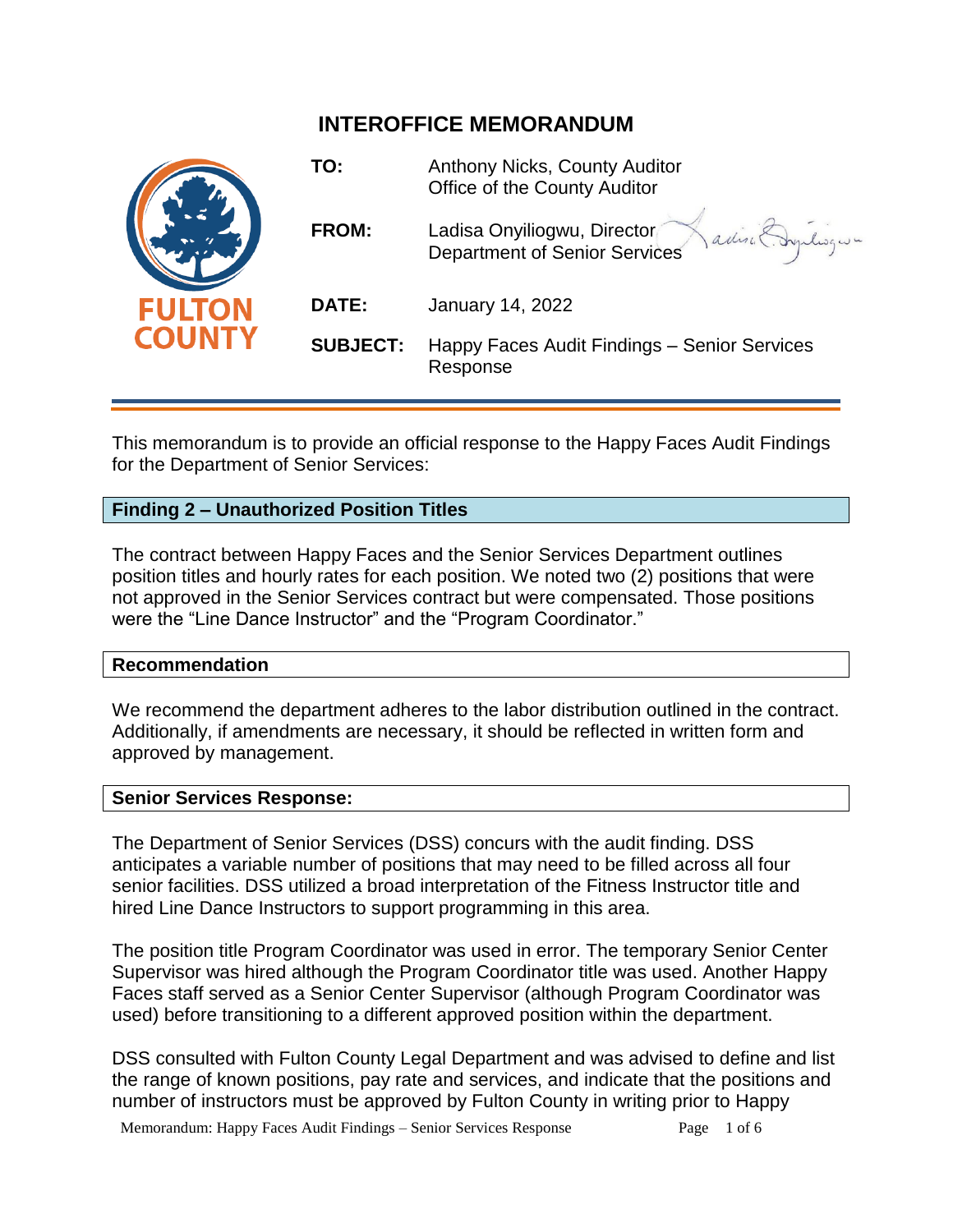Faces engaging the position. In addition, DSS will specify that no payment will be made or the County obligated to pay until and unless prior approval is granted by the County. DSS will draft a contract amendment to reflect these changes.

**Happy Faces Response:** With each of the departments listed above, Fulton County supervisors would request positions that did not always align with the contract for a number of reasons:

- 1) The loose use of interchanging job titles, (titles are one name in a previous year and are changed the next, but are the same position).
- 2) Extracting a new position from an existing position.
- 3) Assigned personnel working multiple positions.
- 4) Assigning a new position based on the changing needs that deviated from the contract.

Currently, we have in place approvals from two points of contact, (POC), one on Happy Faces' side and the other on Fulton's side. At the time during the audit, the process was to have the POC approve any deviation from the operating budget that created the contract document. Effective immediately, that same process will be in place where any deviation from the CONTRACT will be reviewed for compliance or amendment from Purchasing. This means that any request made by any other personnel that is not in the normal, written scope of the contract will be reviewed and acted on as appropriate by the two POCs.

In the future, Fulton Purchasing, each respective departments and Happy Faces can work to create language in the underlying contract that allows for slight flexibility for potential exceptions like those listed above.

## **Finding 3 – Issuance of Inaccurate and Unauthorized Wages**

## *Senior Services*

During our review, we noted five (5) positions that were not paid the hourly wage listed on the contract. (*See chart below for reference*).

| <b>Chart 1</b> |                                             |                                             |                                       |  |
|----------------|---------------------------------------------|---------------------------------------------|---------------------------------------|--|
|                | <b>Position</b>                             | <b>Approved</b><br><b>Hourly</b><br>Wage(s) | <b>Reviewed</b><br><b>Hourly Wage</b> |  |
|                | <b>Social Service</b><br><b>Coordinator</b> | \$22.00<br>\$28.60<br>\$27.72               | \$29.54                               |  |
|                | <b>Fitness</b><br><b>Instructor</b>         | \$22.57<br>\$17.63<br>\$22.04               | \$22.31<br>\$25.60                    |  |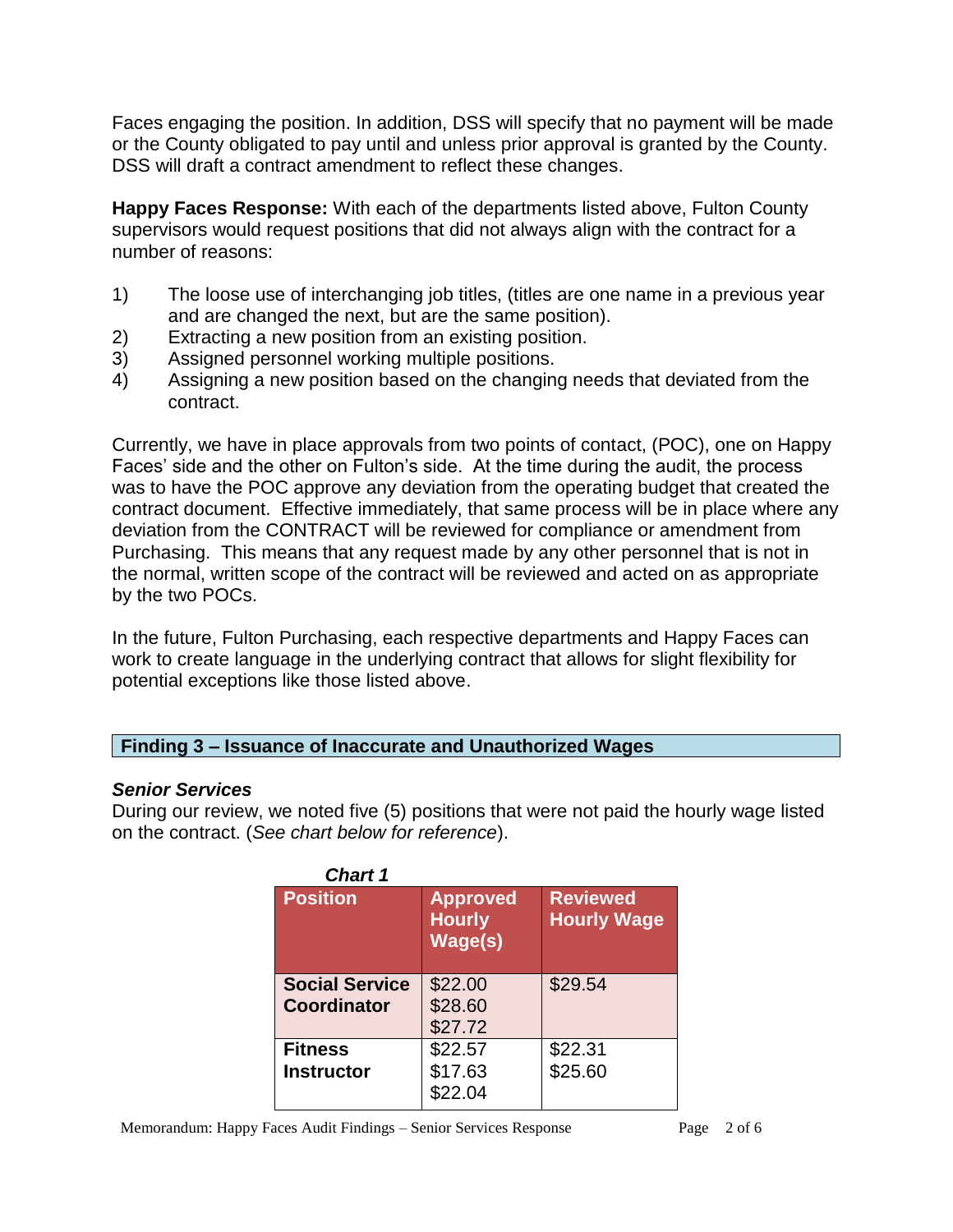| <b>Art Instructor</b> | \$22.57 | \$23.29 |
|-----------------------|---------|---------|
|                       | \$17.63 |         |
|                       | \$22.04 |         |
| <b>Computer</b>       | \$22.57 | \$23.82 |
| <b>Instructor</b>     | \$17.63 |         |
|                       | \$22.04 |         |
| <b>Administrative</b> | \$13.71 | \$19.50 |
| <b>Clerk</b>          | \$17.82 |         |
|                       | \$17.27 |         |

## **Recommendation**

We recommend management provide proper oversight of compensation to ensure proper approval and payment of wages, budgetary oversight and contract compliance.

#### **Senior Services Response**

The Department of Senior Services (DSS) concurs with the audit finding. A rate change occurred in error in July 2021 for the three Instructors listed above. The error was corrected the following month in August 2021 and the rate was reduced back to the approved rate of pay included in the contract (\$22.04/hr). The two additional rate changes were made in error without correction. DSS will ensure proper oversight of compensation, approval and payment of wages, budgetary oversight and contract compliance.

**Happy Faces Response:** Happy Faces operated under the direction of each department's request for pay rates. From that pay rate, the standard markup applies to create the invoice rate. Here again, Happy Faces will adjust our operating procedure to disallow changes that deviate from the contract without approval for an appropriate action from the POCs.

## **Finding 4 – Untimely Payment of Invoices**

We noted twenty (20), or 36%, of the fifty-five (55) Senior Services invoices were not submitted timely for payment.

#### **Recommendation**

We recommend all invoices are paid timely to comply with purchasing standards. Furthermore, the department should implement procedures that outlines the timely receipt of goods and submission of invoices for payment.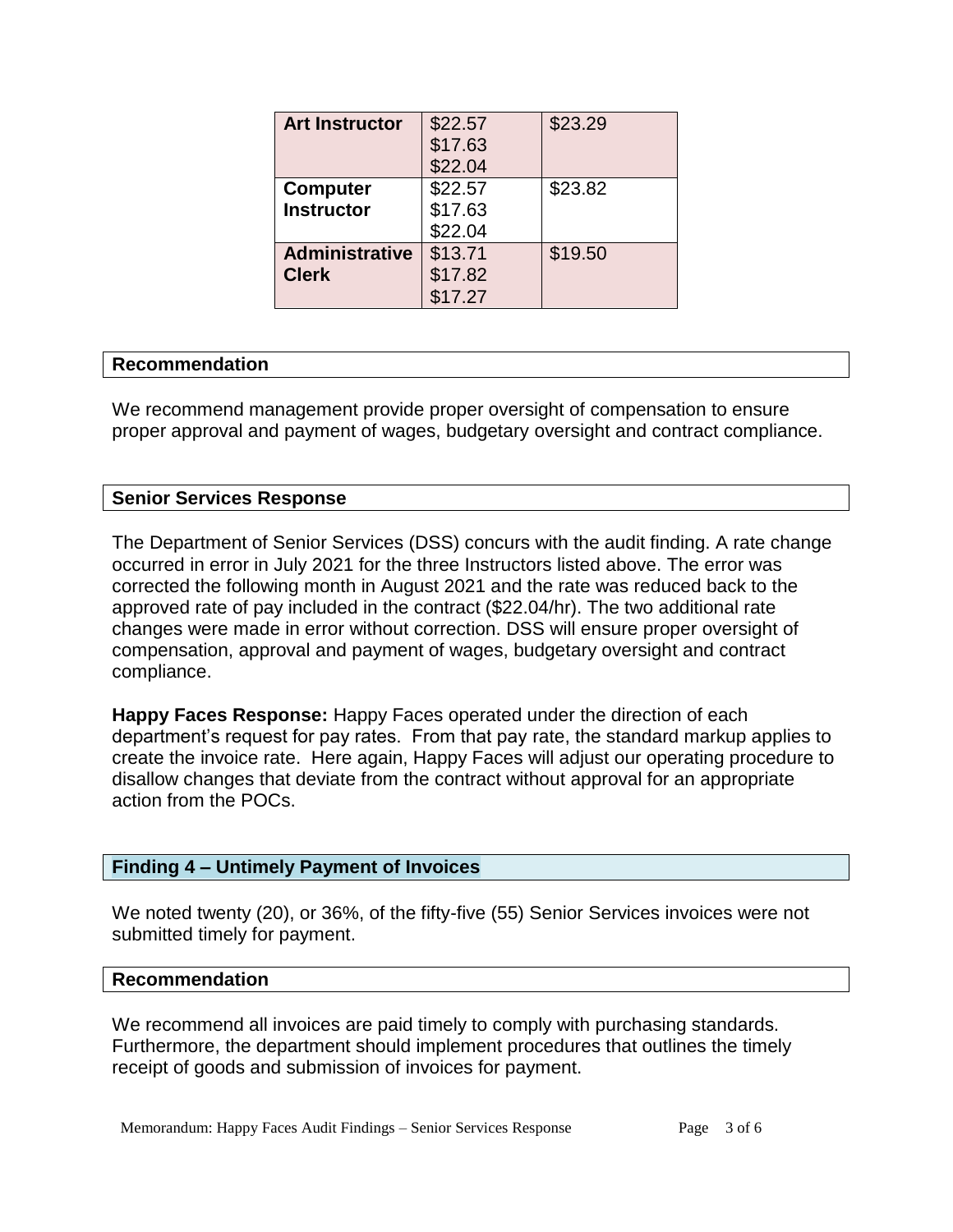## **Senior Services Response**

The Department of Senior Services (DSS) concurs with the audit finding. DSS makes every attempt to pay invoices timely and works to ensure that the invoices are reviewed for accuracy.

**Happy Faces Response:** We were informed during this audit that the invoices weren't paid in a timely manner due to the delay in the approval of the contract and the invoices not being submitted promptly for payment. We are committed to helping make sure invoices are accurate and submitted timely. We will do so by ensuring all contractrelated protocols are followed and by sending an email to the Fulton County Finance Department to confirm receipt of the weekly invoice(s). As is the case with all healthy and independent businesses, Happy Faces needs invoices paid in a timely manner. This helps us operate effectively and provide the highest quality personnel possible. It is also important because we must front all payroll costs from the time of payroll payment to the time of invoice payment. These costs include the hard costs such as payroll taxes, insurances and of course payroll, but also include soft costs that we provide our employees without charge to Fulton such as healthcare, holiday and vacation pay, EAP, and others. All efforts to address invoices in a timely fashion are appreciated. This allows us to continue to operate as a self-funded corporation as has been the case for 26 years (and counting). It is timely attention to invoices that keeps this possible.

## **Finding 6 – Happy Faces Pay Periods Do Not Coincide with Fulton County Pay Periods**

According to the contract between Happy Faces and the Senior Services Department, "The Contractor's pay periods should coincide with the County's pay period." The County's pay periods are on a bi-weekly basis. During our review, we determined that invoices submitted by Happy Faces do not coincide with the County's pay period. As such, there is incompliance with the language reflected in the contract. Failure to comply with contract guidelines, as it relates to coinciding pay periods, may cause errors in payment and incorrect financial reporting.

## **Recommendation**

We recommend management consistently monitor the management of the contract to ensure proper execution.

## **Senior Services Response**

The Department of Senior Services (DSS) concurs with the audit finding. DSS makes every attempt to pay invoices timely and works to ensure that the invoices are reviewed for accuracy.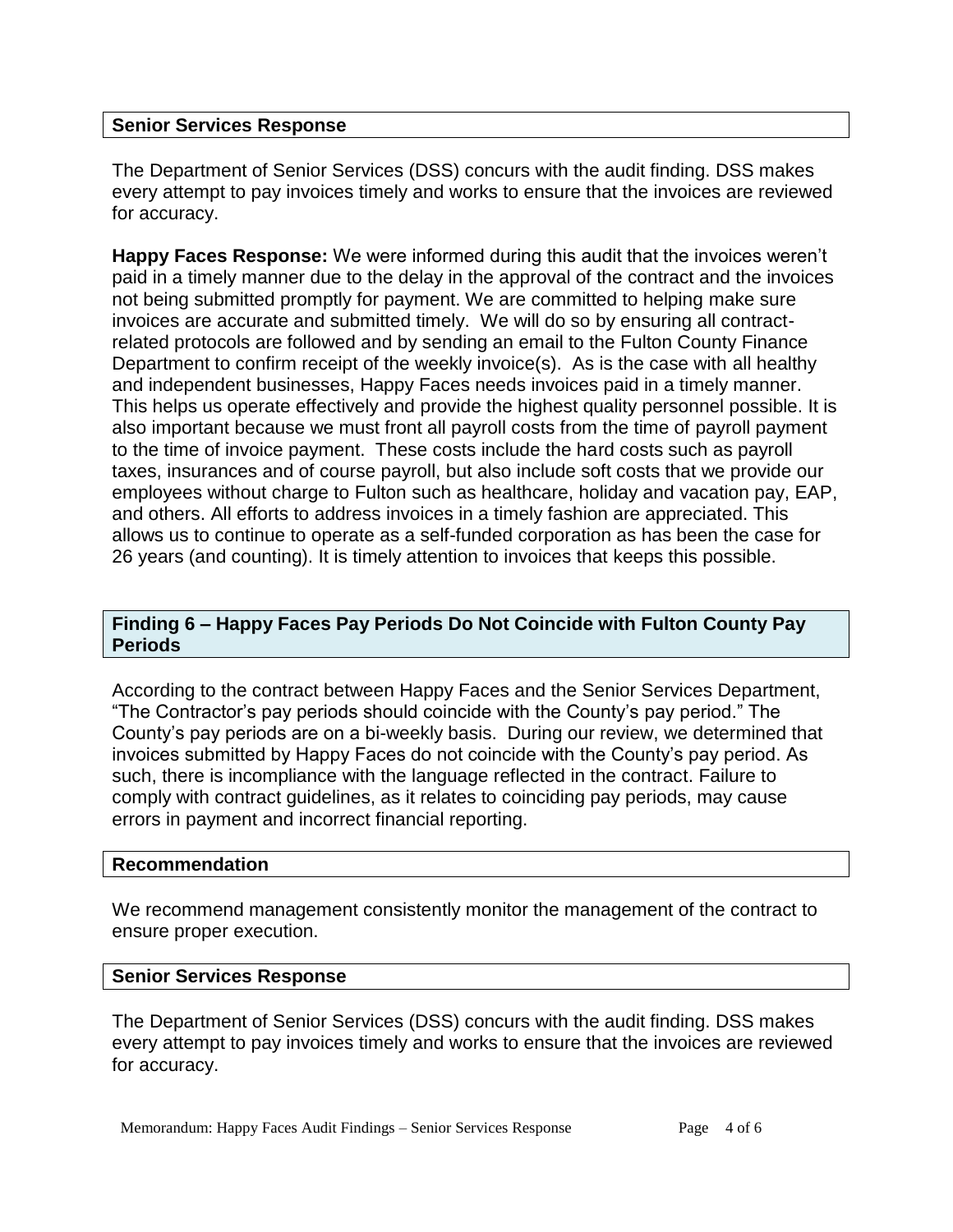**Happy Faces Response:** Typically, Happy Faces honors the pay cycle of all of our customers. In the case of Fulton County, our systems are programmed to reflect the start of the week as Wednesday and the end of the week on Tuesday. Our pay days are also bi-weekly in concert with Fulton County. There have been exceptions to this rule in the following instances:

- 1) Payment to security officers during election in direct response to their complaints of untimely pay under previous arrangements outside of Happy Faces.
- 2) Payment of an advance, back pay or any other pay that is typically not part of the current pay cycle.

During this audit, several instances of weekly pay were presented. In each of these cases, it was a matter of us advancing the pay for the selected individuals per their request and our ability to honor their request.

Moving forward, Happy Faces will redouble our efforts to ensure that all systems mirror that of Fulton County so that there is seamless treatment of the personnel placed.

## **Finding 7 – Unauthorized Use of Staffing**

Pursuant to our review of the contract between Happy Faces and the Senior Services Department, the need for one (1) Fitness Instructor was identified and agreed upon. However, Happy Faces employed five (5) Fitness Instructors, as well as one (1) Line Dance Instructor.

## **Recommendation**

We recommend management amend the contract to provide a true and accurate reflection of the staffing needs within the department. Additionally, the contract should outline the specific needs of the department and include a clause that the amount will not exceed said dollar amount to allow for additional staffing needs as they arise and to remain within budgeted amounts.

## **Senior Services Response**

The Department of Senior Services (DSS) concurs with the audit finding. The Department anticipates a variable number of positions that may need to be filled across all four senior facilities. DSS utilized a broad interpretation of the Fitness Instructor title and hired Line Dance Instructors to support programming in this area.

DSS consulted with Fulton County Legal Department and was advised to define and list the range of known positions, pay rate and services, and indicate that the positions and number of instructors must be approved by Fulton County in writing prior to Happy Faces engaging the position. In addition, DSS will specify that no payment will be made

Memorandum: Happy Faces Audit Findings – Senior Services Response Page 5 of 6